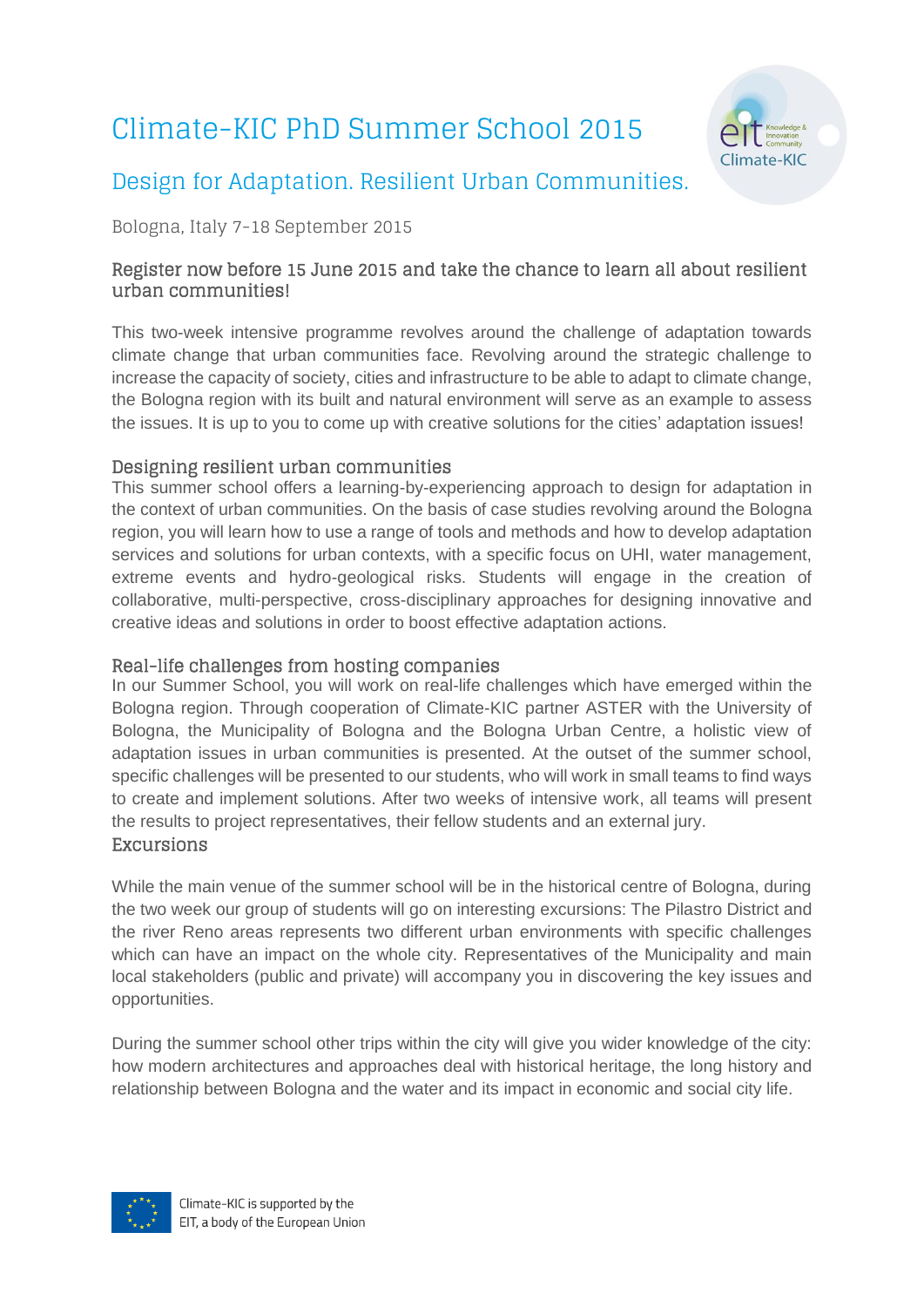### Learning objectives

- To learn how to merge theoretical approaches with real life cases, by stimulating PhD students to connect their research path with practical experiences in the city of Bologna and through specific case-studies (Local Adaptation Plan of the City of Bologna and BlueAp project);
- To learn how to develop adaptation services and solutions for urban contexts, with a specific focus on UHI, water management, extreme events and hydro-geological risks;
- To understand the growing role of climate insurances, risk analysis and resilience;
- To learn how to develop collaborative, multi-perspective, cross-disciplinary approach for designing innovative and creative ideas and solutions in order to boost effective renovation actions;
- To learn how to effectively communicate the innovative adaptation services and envisaged solutions to stimulate participation process engaging stakeholders and communities
- To assume an effective communication (to both the citizens and the political actors) of the risks connected to climate change, its impact on quality of life and economic implication (i.e: "how to talk about Resilience and Adaptation") as a tool to deliver a new vision of the city for tomorrow.

#### Opportunities

Based in the historical centre of Bologna, you will attend lectures, workshops, excursions and discussions; meet world renown experts, visit urban environments with specific challenges, discuss with city representatives, public and private stakeholders and enjoy leisure activities showcasing the sights and tastes of Bologna.

This Summer School is an opportunity to get away from your regular work environment, meet people from other cultures and disciplines, enlarge your knowledge on adaptation services, engage in international networking opportunities, enjoy the summer in Bologna and have a great time!

#### Programme outline

| Day 0 | Arrival day, voluntary welcome dinner.                                                                                                                                                   |
|-------|------------------------------------------------------------------------------------------------------------------------------------------------------------------------------------------|
| Day 1 | Welcome & exploring: the key challenges of design for adaptation in<br>Bologna. Introduction and visit to the case study sites.                                                          |
| Day 2 | Understanding new design drivers: Climate Change & Adaptation. The<br>strategy of Bologna adaptation Plan. Forming groups, meeting with City<br>representatives and visioning scenarios. |
| Day 3 | Academic & coach training: communication, participation and key player<br>engagement. Development of ideas and projects considering the<br>community and the context.                    |
| Day 4 | Design for adaptation: core principles and best practice. Development of<br>projects including business model and feasibility aspects.                                                   |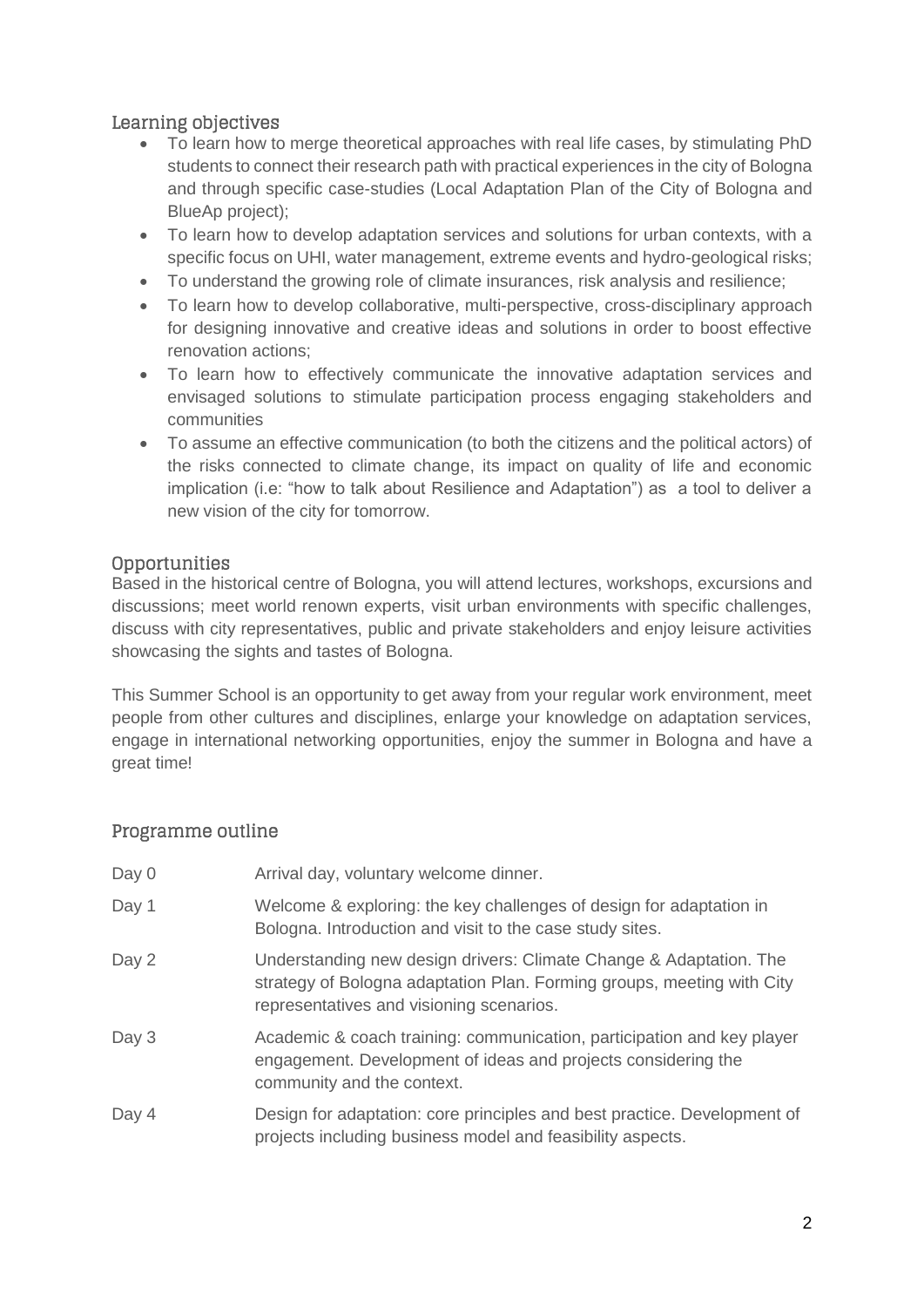| Day 5   | Insurance, risk analysis and resilience: an emerging and growing issue in<br>future scenarios of cities. Project development and pitch of project<br>visions.         |
|---------|-----------------------------------------------------------------------------------------------------------------------------------------------------------------------|
| Weekend | Time for group work, free time.                                                                                                                                       |
|         | Excursion: Guided tour of the city most attractive sites, experience of<br>Bologna food and nightlife.                                                                |
| Day 8   | Climate change & in/outdoor comfort: the influence and the impacts of<br>Urban Heat Island. Discussion about the projects development.                                |
|         | Excursion: Architecture in Bologna.                                                                                                                                   |
| Day 9   | The stakeholders involvement: multi-perspective approaches and<br>conflicts. Coach training: public debate, key mode of communication, key<br>concept of the project. |
| Day 10  | Academic & coach training: Connections and quality of life. Preparation<br>for public debate in the case study sites. Discussion with stakeholders.                   |
| Day 11  | Optimized design - inspiring case studies. Time for project development<br>and finalization considering suggestions, feedback and acquired<br>experiences.            |
| Day 12  | Reflection on the experience and preparation for final pitch. Presentation<br>of group works to the jury. Announcement of jury decision and goodbye<br>party.         |

#### Who can participate?

The participation in a PhD thematic summer school is part of the Climate-KIC PhD programme. All Climate-KIC PhD students should take part in a thematic summer school in their second or third year.

Furthermore we are happy to welcome students pursuing their PhD outside of Climate-KIC and who are interested in climate change topics. Post-graduates with outstanding skills and motivation to participate are also invited to apply.

The summer school will be held in English, in order to participate, students should have sufficient language skills. Therefore, short interviews might be conducted with the applicants to test their English skills and their motivation.

# How to apply?

All details can be found here:<http://www.climate-kic.org/programmes/phd-summer-schools/>

Applications for this summer school are now being received until the **application deadline of 15 June 2015**. Please provide a copy of your passport as an attachment to your application.